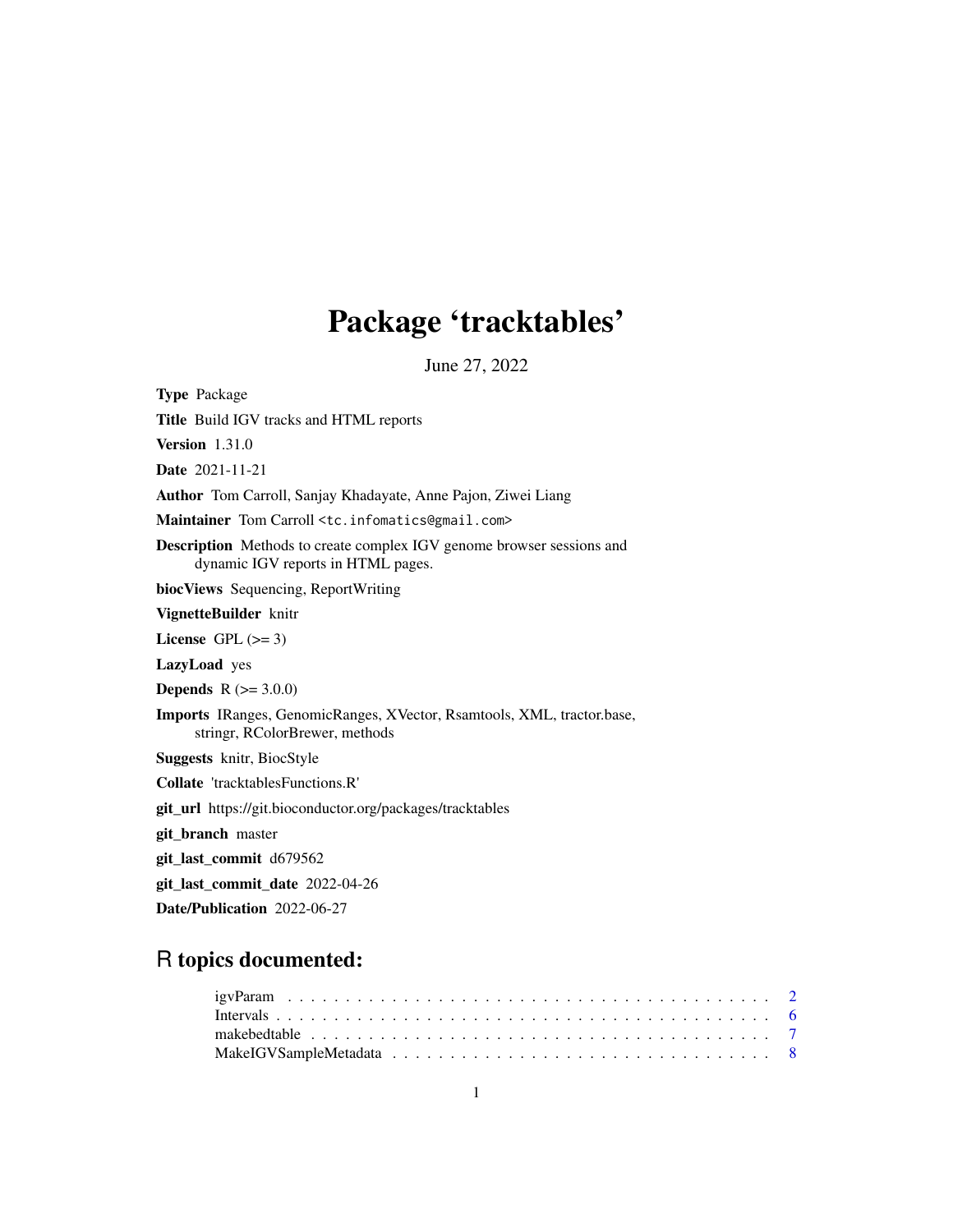#### <span id="page-1-0"></span> $2$  igvParam

| Index | 14 |  |
|-------|----|--|

igvParam *Parameters for displaying bigwigs, bams and intervals in IGV*

#### Description

Use igvParam( object)) to create a parameter object to control IGV display invoked from maketracktable() report or from makeIGVSession() XML files. Parameters for bigwig, bam and intervals files may be provided. See IGV manual for a full description of options.

#### Usage

```
igvParam(bigwig.altColor = "darkgrey", bigwig.color = "darkgrey",
 bigwig.autoScale = "true", bigwig.displayMode = "COLLAPSED",
 bigwig.featureVisibilityWindow = -1, bigwig.fontSize = 10,
 bigwig.normalize = "false", bigwig.renderer = "BAR_CHART",
 bigwig.sortable = "true", bigwig.visible = "true",
 bigwig.windowFunction = "mean", bigwig.baseline = 0,
 bigwig.drawBaseline = "true", bigwig.flipAxis = "false",
 bigwig.maximum = 50, bigwig.minimum = 0, bigwig.type = "LINEAR",
 interval.altColor = "darkgrey", interval.color = "darkgrey",
 interval.autoScale = "true", interval.displayMode = "character",
 interval.featureVisibilityWindow = -1, interval.fontSize = 10,interval.height = 40, interval.normalize = "false",
 interval.renderer = "BASIC_FEATURE", interval.sortable = "true",
 interval.visible = "true", interval.windowFunction = "count",
 bam.altColor = "darkgrey", bam.color = "darkgrey",
 bam.autoScale = "true", bam.displayMode = "EXPANDED",
 bam.featureVisibilityWindow = -1, bam.fontSize = 10,
 bam.showSpliceJunctions = "false", bam.colorByTag = "",
 bam.colorOption = "UNEXPECTED_PAIR", bam.flagUnmappedPairs = "false",
 bam.groupByTag = "", bam.maxInsertSize = 1000, bam.minInsertSize = 50,
 bam.shadeBasesOption = "QUALITY", bam.shadeCenters = "true",
 bam.showAllBases = "false", bam.sortByTag = "")
igvParam(bigwig.altColor = "darkgrey", bigwig.color = "darkgrey",
 bigwig.autoScale = "true", bigwig.displayMode = "COLLAPSED",
 bigwig.featureVisibilityWindow = -1, bigwig.fontSize = 10,
 bigwig.normalize = "false", bigwig.renderer = "BAR_CHART",
 bigwig.sortable = "true", bigwig.visible = "true",
 bigwig.windowFunction = "mean", bigwig.baseline = 0,
```
bigwig.drawBaseline = "true", bigwig.flipAxis = "false",

```
bigwig.maximum = 50, bigwig.minimum = 0, bigwig.type = "LINEAR",
```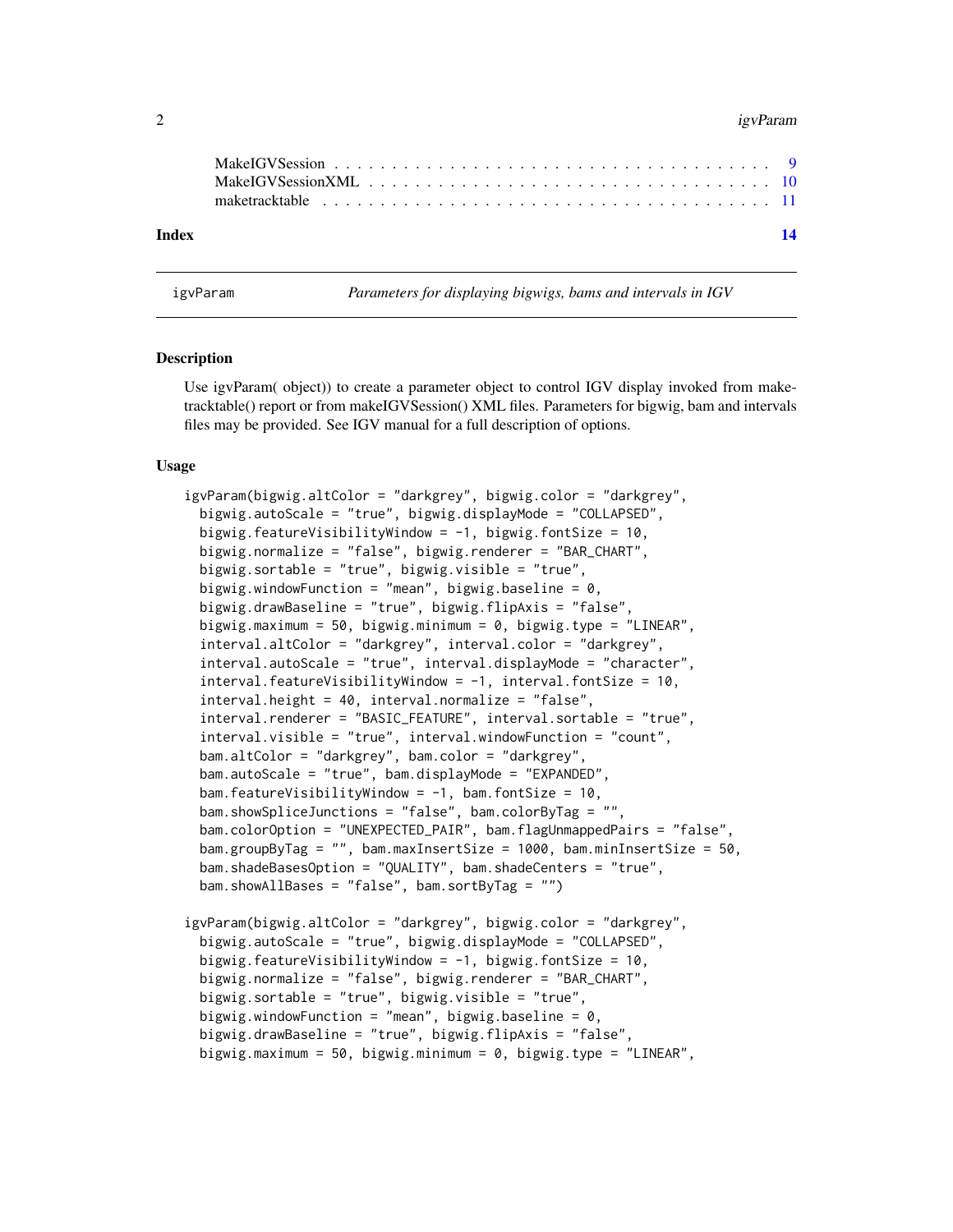#### igvParam 3

```
interval.altColor = "darkgrey", interval.color = "darkgrey",
interval.autoScale = "true", interval.displayMode = "character",
interval.featureVisibilityWindow = -1, interval.fontSize = 10,interval.height = 40, interval.normalize = "false",
interval.renderer = "BASIC_FEATURE", interval.sortable = "true",
interval.visible = "true", interval.windowFunction = "count",
bam.altColor = "darkgrey", bam.color = "darkgrey",
bam.autoScale = "true", bam.displayMode = "EXPANDED",
bam.featureVisibilityWindow = -1, bam.fontSize = 10,
bam.showSpliceJunctions = "false", bam.colorByTag = "",
bam.colorOption = "UNEXPECTED_PAIR", bam.flagUnmappedPairs = "false",
bam.groupByTag = "", bam.maxInsertSize = 1000, bam.minInsertSize = 50,
bam.shadeBasesOption = "QUALITY", bam.shadeCenters = "true",
bam.showAllBases = "false", bam.sortByTag = "")
```
#### **Arguments**

bigwig.altColor A character vector of alternate colour for bigwigs displayed in IGV. bigwig.color A character vector of main colour for bigwigs displayed in IGV. bigwig.displayMode A character vector of display mode for bigwigs displayed in IGV. bigwig.featureVisibilityWindow A numeric vector of feature visibility window for bigwigs displayed in IGV (Defaut -1). bigwig.fontSize A numeric vector of font size for bigwigs displayed in IGV. bigwig.autoScale A character vector ("true"/"false") to indicate whether data is autoscaled for bigwigs displayed in IGV (Default "true"). bigwig.normalize A character vector ("true"/"false") to indicate whether data is normalised for bigwigs displayed in IGV (Default "false"). bigwig.renderer A character vector of renderer for bigwigs displayed in IGV (Default "BAR\_CHART"). bigwig.sortable A character vector ("true"/"false") to indicate whether data is sortable for bigwigs displayed in IGV (Default "true"). bigwig.visible A character vector ("true"/"false") to indicate whether data is visible for bigwigs displayed in IGV (Default "true"). bigwig.windowFunction A character vector ("true"/"false") of window function for bigwigs displayed in IGV (Default "mean"). bigwig.baseline A numeric vector of baseline bigwigs displayed in IGV.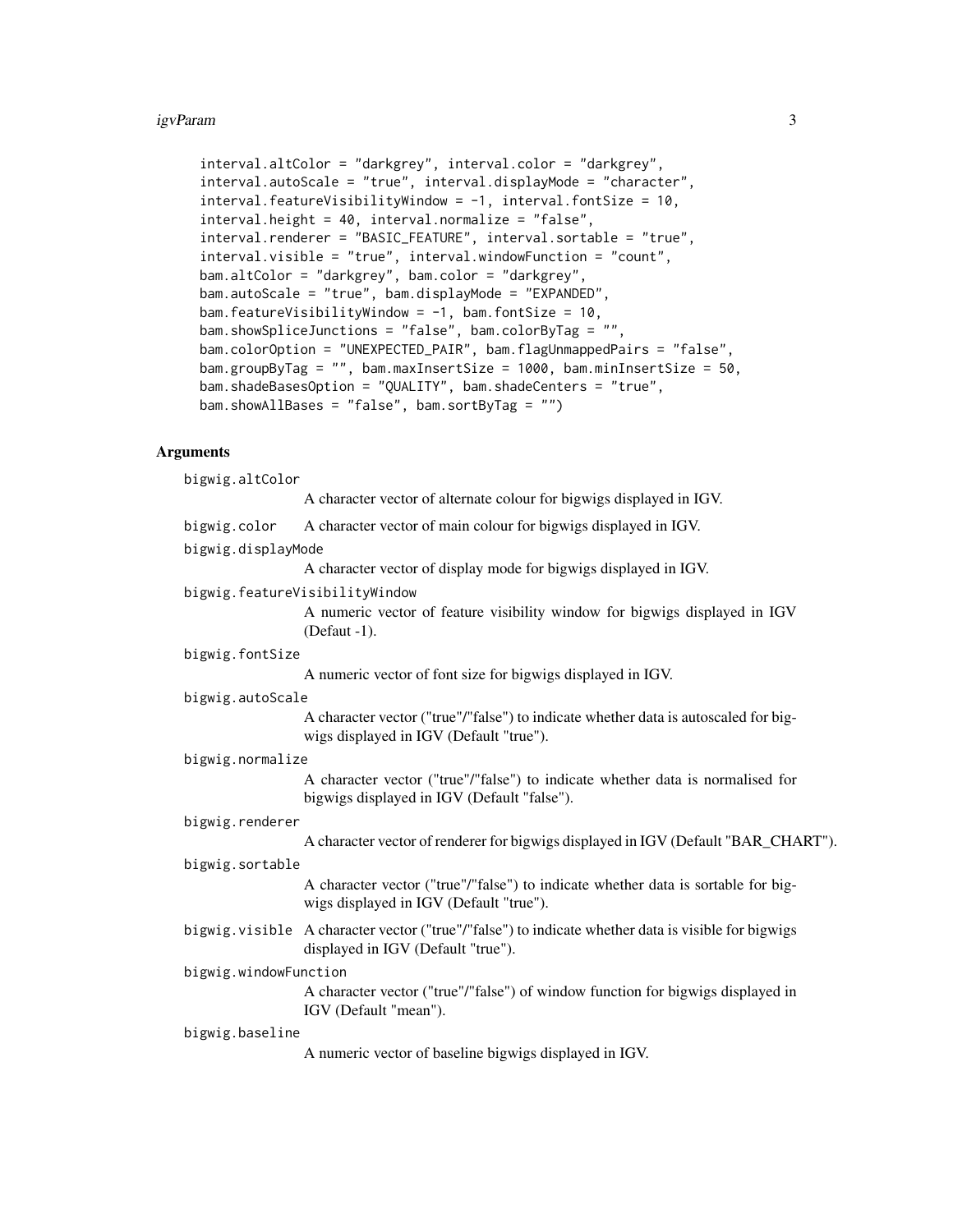| bigwig.drawBaseline     |                                                                                                                                   |
|-------------------------|-----------------------------------------------------------------------------------------------------------------------------------|
|                         | A character vector ("true"/"false") of whether to draw baseline for bigwigs dis-<br>played in IGV (Default "true").               |
| bigwig.flipAxis         |                                                                                                                                   |
|                         | A character vector ("true"/"false") to indicate whether to flip axis for bigwigs<br>displayed in IGV (Default "false").           |
|                         | bigwig.maximum A numeric vector of maximum value to display for bigwigs displayed in IGV<br>(Default 50).                         |
|                         | bigwig.minimum A numeric vector of minimum value to display for bigwigs displayed in IGV<br>(Default 0).                          |
| bigwig.type             | A character vector of display type for bigwigs displayed in IGV (Default "LIN-<br>EAR").                                          |
| interval.altColor       |                                                                                                                                   |
|                         | A character vector of alternate colour for intervals displayed in IGV.                                                            |
| interval.autoScale      | interval.color A character vector of main colour for intervals displayed in IGV.                                                  |
|                         | A character vector ("true"/"false") to indicate whether data is autoscaled for in-<br>tervals displayed in IGV (Default "false"). |
| interval.displayMode    |                                                                                                                                   |
|                         | A character vector of display mode for intervals displayed in IGV (Default<br>"COLLAPSED").                                       |
|                         | interval.featureVisibilityWindow                                                                                                  |
|                         | A numeric vector of feature visibility window for intervals displayed in IGV<br>(Defaut -1).                                      |
| interval.fontSize       |                                                                                                                                   |
|                         | A numeric vector of font size for intervals displayed in IGV.                                                                     |
| interval.height         |                                                                                                                                   |
|                         | A numeric vector of height for intervals displayed in IGV.                                                                        |
| interval.normalize      |                                                                                                                                   |
|                         | A character vector ("true"/"false") to indicate whether data is normalised for<br>intervals displayed in IGV (Default "false").   |
| interval.renderer       |                                                                                                                                   |
|                         | A character vector of renderer for intervals displayed in IGV (Default "BA-<br>SIC_FEATURE").                                     |
| interval.sortable       |                                                                                                                                   |
|                         | A character vector ("true"/"false") to indicate whether data is sortable for inter-<br>vals displayed in IGV (Default "true").    |
| interval.visible        |                                                                                                                                   |
|                         | A character vector ("true"/"false") to indicate whether data is visible for intervals<br>displayed in IGV (Default "true").       |
| interval.windowFunction |                                                                                                                                   |
|                         | A character vector ("true"/"false") of window function for intervals displayed in<br>IGV (Default "count").                       |
| bam.altColor            | A character vector of alternate colour for bam files displayed in IGV.                                                            |

bam.color A character vector of main colour for bam files displayed in IGV.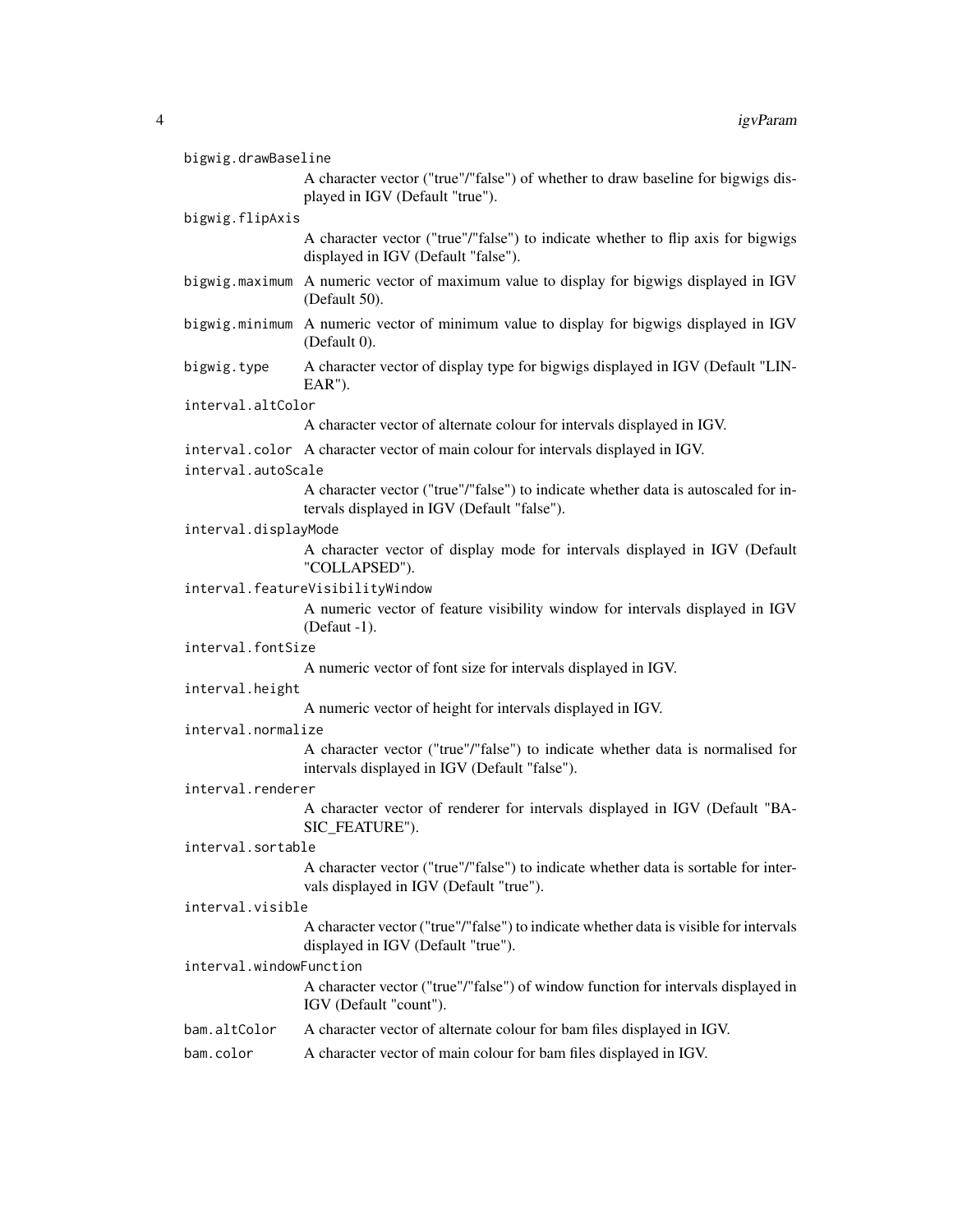#### igvParam 5

| bam.autoScale               | A character vector ("true"/"false") to indicate whether data is autoscaled for bam<br>files displayed in IGV (Default "false").           |
|-----------------------------|-------------------------------------------------------------------------------------------------------------------------------------------|
| bam.displayMode             |                                                                                                                                           |
|                             | A character vector of display mode for bam files displayed in IGV (Default<br>"EXPANDED").                                                |
| bam.featureVisibilityWindow |                                                                                                                                           |
|                             | A numeric vector of feature visibility window for bam files displayed in IGV<br>(Defaut -1).                                              |
| bam.fontSize                | A numeric vector of font size for intervals displayed in IGV.                                                                             |
| bam.showSpliceJunctions     |                                                                                                                                           |
|                             | A character vector ("true"/"false") to indicate whether to show splice juntions<br>for bam files displayed in IGV (Default "false").      |
|                             | bam.colorByTag A character vector to indicate whether to colour reads by Tags for Bam files<br>$(Default = "").$                          |
| bam.colorOption             |                                                                                                                                           |
|                             | A character vector of option to highlight Tags for Bam files (Defualt = "UNEX-<br>PECTED_PAIR").                                          |
| bam.flagUnmappedPairs       |                                                                                                                                           |
|                             | A character vector ("true"/"false") to indicate whether to flaf unmapped pairs for<br>bam files displayed in IGV (Default "false").       |
|                             | bam.groupByTag A character vector ("true"/"false") to indicate how to groups reads by Tag for<br>bam files displayed in IGV (Default ""). |
| bam.maxInsertSize           |                                                                                                                                           |
|                             | A numeric vector of maximum insert size to display for Bam files.                                                                         |
| bam.minInsertSize           |                                                                                                                                           |
|                             | A numeric vector of minimum insert size to display for Bam files.                                                                         |
| bam.shadeBasesOption        |                                                                                                                                           |
|                             | A character vector of option to shade bases for Bam files (Default "QUALITY").                                                            |
| bam.shadeCenters            |                                                                                                                                           |
|                             | A character vector ("true"/"false") to indicate whether to shade centres for bam<br>files displayed in IGV (Default "false").             |
| bam.showAllBases            |                                                                                                                                           |
|                             | A character vector ("true"/"false") to indicate to show all bases for bam files<br>displayed in IGV (Default "false").                    |
| bam.sortByTag               | A character vector ("true"/"false") to indicate how to sort reads by Tag for bam<br>files displayed in IGV (Default "").                  |
|                             |                                                                                                                                           |

#### Value

An igvParam class object to use with maketracktable,MakeIGVSession and makeIGVSessionMXL

### Author(s)

Thomas Carroll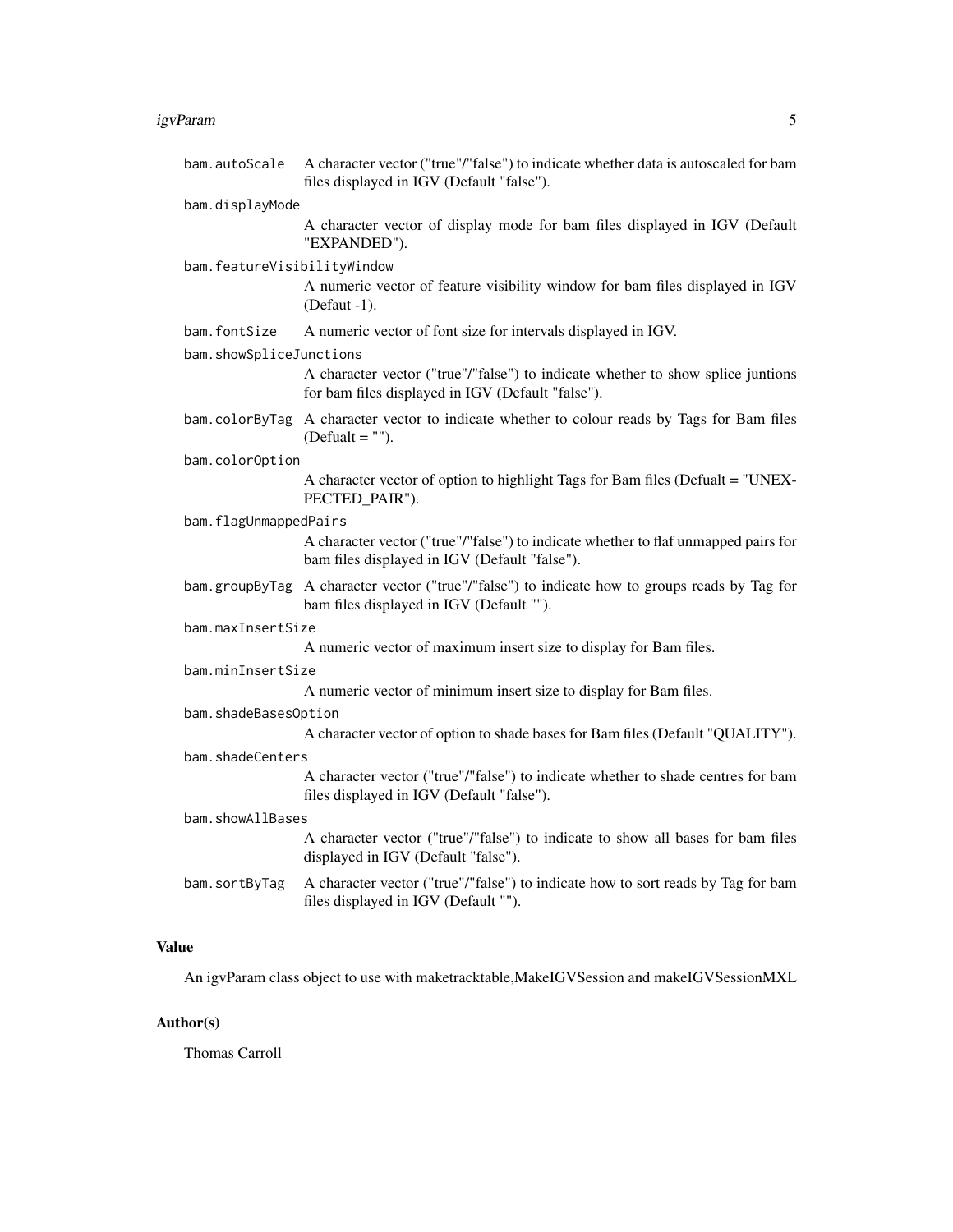#### Examples

```
## Simple initialisation of an IGVParam object
igvDisplayParams <- igvParam()
## More custom initialisation of an IGVParam object .
igvDisplayParams <- igvParam(bigwig.color="red",bigwig.autoScale = "false",
bigwig.minimum = 10,bigwig.maximum = 100)
# See full parameters and IGV online manual for more details on customistions
## Use igvParams with maketracktables function to customise bigwig display colour and data range.
fileLocations <- system.file("extdata",package="tracktables")
bigwigs <- dir(fileLocations,pattern="*.bw",full.names=TRUE)
intervals <- dir(fileLocations,pattern="*.bed",full.names=TRUE)
bigWigMat <- cbind(gsub("_Example.bw","",basename(bigwigs)),
                   bigwigs)
intervalsMat <- cbind(gsub("_Peaks.bed","",basename(intervals)),
                      intervals)
fileSheet <- merge(bigWigMat,intervalsMat,all=TRUE)
fileSheet <- as.matrix(cbind(fileSheet,NA))
colnames(fileSheet) <- c("SampleName","bigwig","interval","bam")
SampleSheet <- cbind(as.vector(fileSheet[,"SampleName"]),
                     c("EBF","H3K4me3","H3K9ac","RNAPol2"),
                     c("ProB","ProB","ProB","ProB"))
colnames(SampleSheet) <- c("SampleName","Antibody","Species")
MakeIGVSession(SampleSheet,fileSheet,
igvdirectory=getwd(),"Example","mm9",
igvParams=igvDisplayParams)
```
Intervals *Example genomic intervals*

#### Description

This dataset contains peaks from an in-house EBF1 ChIP-seq

#### Usage

data(Intervals)

<span id="page-5-0"></span>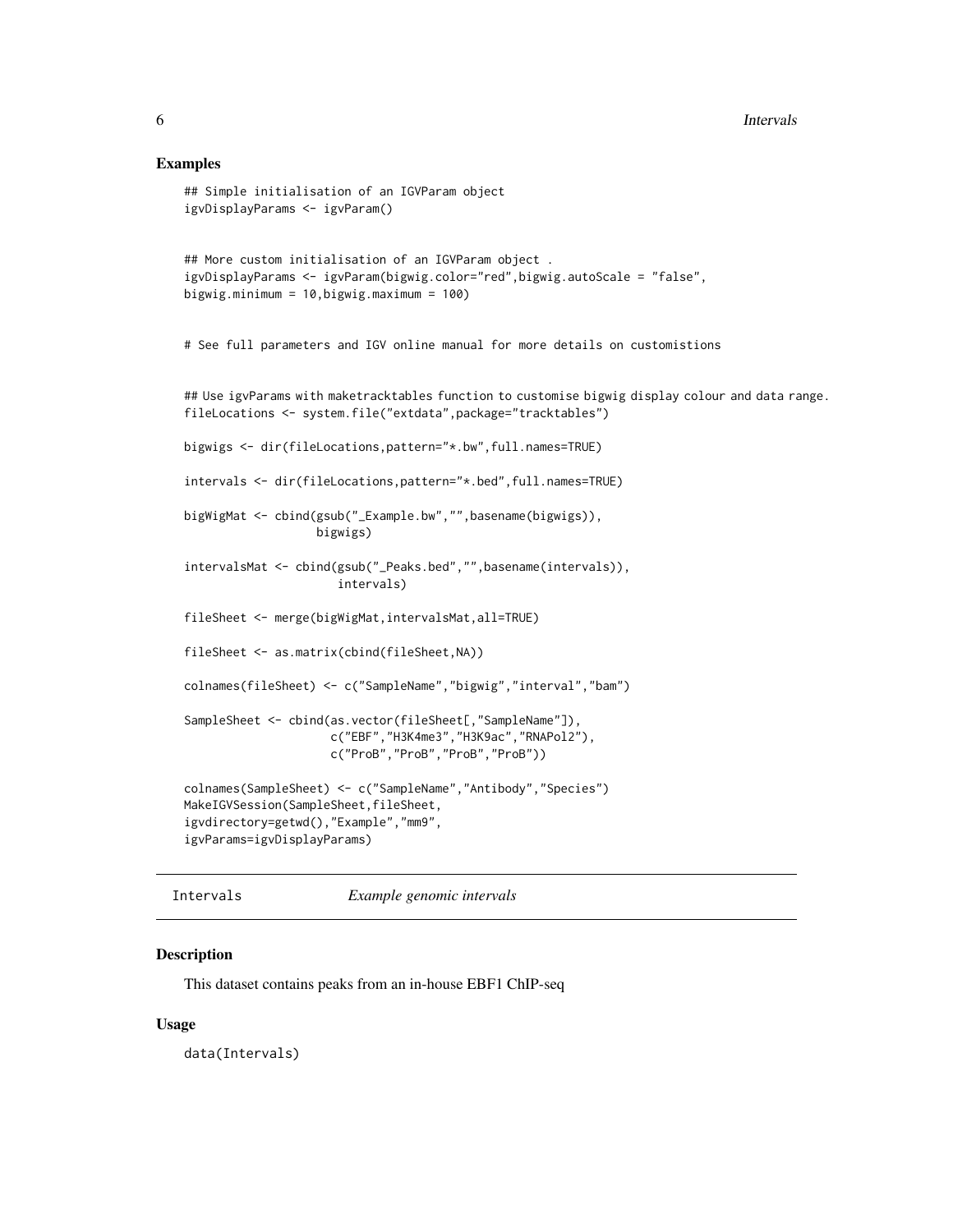#### <span id="page-6-0"></span>makebedtable 7

#### Details

• Intervals GRanges object containing EBF1 peaks

#### Value

A GRanges object with two rows

#### makebedtable *Make HTML pages for interval files or GRanges.*

#### Description

Creates HTML pages for interval files or GRanges (Tracktables Interval Report).

#### Usage

makebedtable(grangesObject, name, basedirectory)

#### Arguments

|      | granges0bject A GRanges object.                                          |
|------|--------------------------------------------------------------------------|
| name | Character of the name for Interval HTML report.                          |
|      | basedirectory Character of the directory to which HTML report is writen. |

#### Value

A character of file location for the Tracktables HTML Report

#### Author(s)

Thomas Carroll

#### Examples

```
data(Intervals)
htmlpage <- makebedtable(Intervals,"EBF_PeaksTable.html",getwd())
```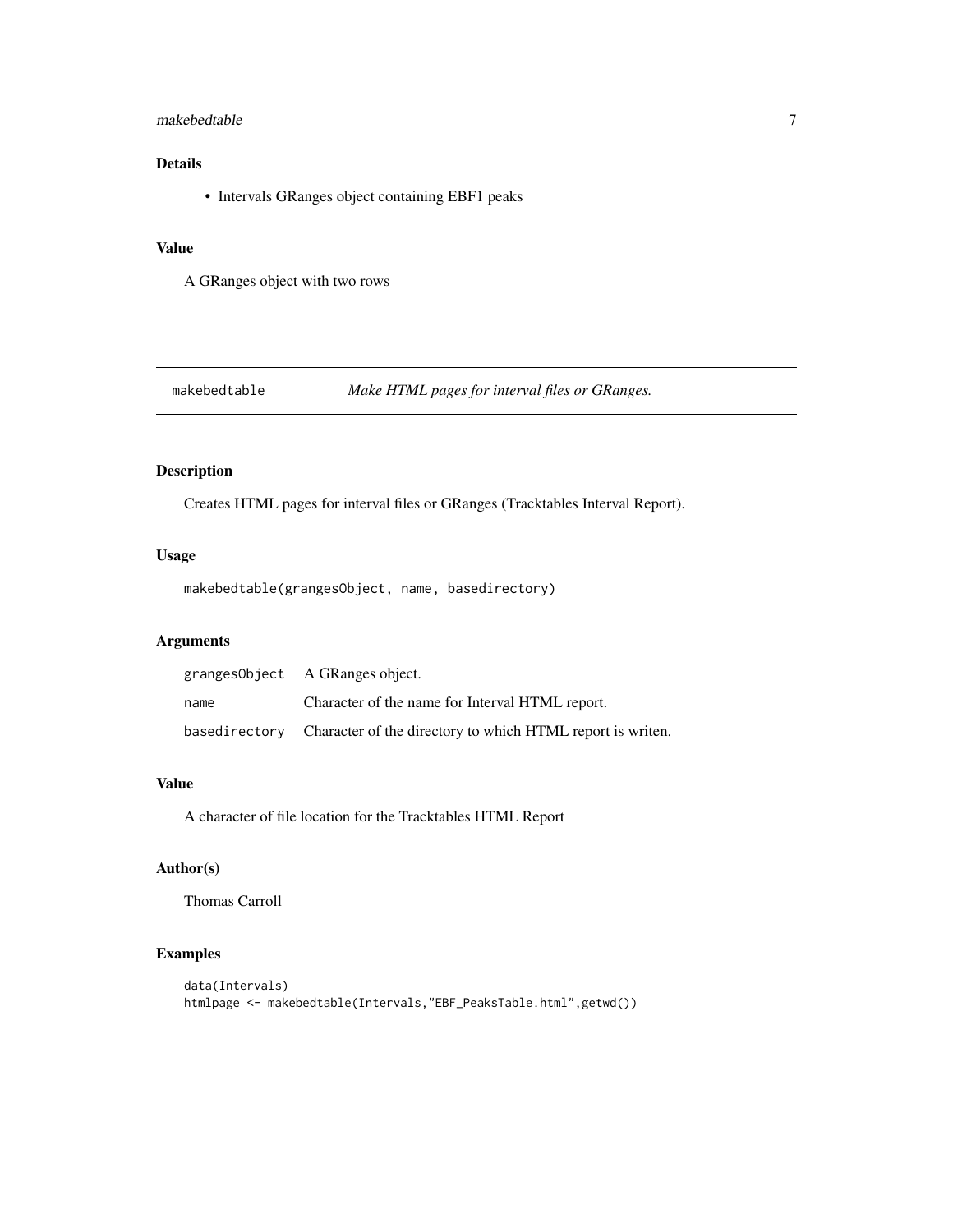<span id="page-7-0"></span>MakeIGVSampleMetadata *Make sample metadata file for use with IGV.*

#### Description

Creates sample metadata file for IGV from a Samplesheet of metadata and FileSheet of file locations.

#### Usage

MakeIGVSampleMetadata(SampleSheet, fileSheet, igvdirectory)

#### Arguments

| SampleSheet  | A data frame object with metadata information for samples. First column must<br>contain unique sample ids. |
|--------------|------------------------------------------------------------------------------------------------------------|
| fileSheet    | A data frame of file locations. First column must contain the unique sample ids.                           |
| igydirectory | A character of the directory to which sample metadata file is written.                                     |

#### Value

A character of file location for the IGV sample information file.

#### Author(s)

Thomas Carroll

#### Examples

```
fileLocations <- system.file("extdata",package="tracktables")
bigwigs <- dir(fileLocations,pattern="*.bw",full.names=TRUE)
intervals <- dir(fileLocations,pattern="*.bed",full.names=TRUE)
bigWigMat <- cbind(gsub("_Example.bw","",basename(bigwigs)),
                   bigwigs)
intervalsMat <- cbind(gsub("_Peaks.bed","",basename(intervals)),
                      intervals)
fileSheet <- merge(bigWigMat,intervalsMat,all=TRUE)
fileSheet <- as.matrix(cbind(fileSheet,NA))
colnames(fileSheet) <- c("SampleName","bigwig","interval","bam")
SampleSheet <- cbind(as.vector(fileSheet[,"SampleName"]),
                     c("EBF","H3K4me3","H3K9ac","RNAPol2"),
```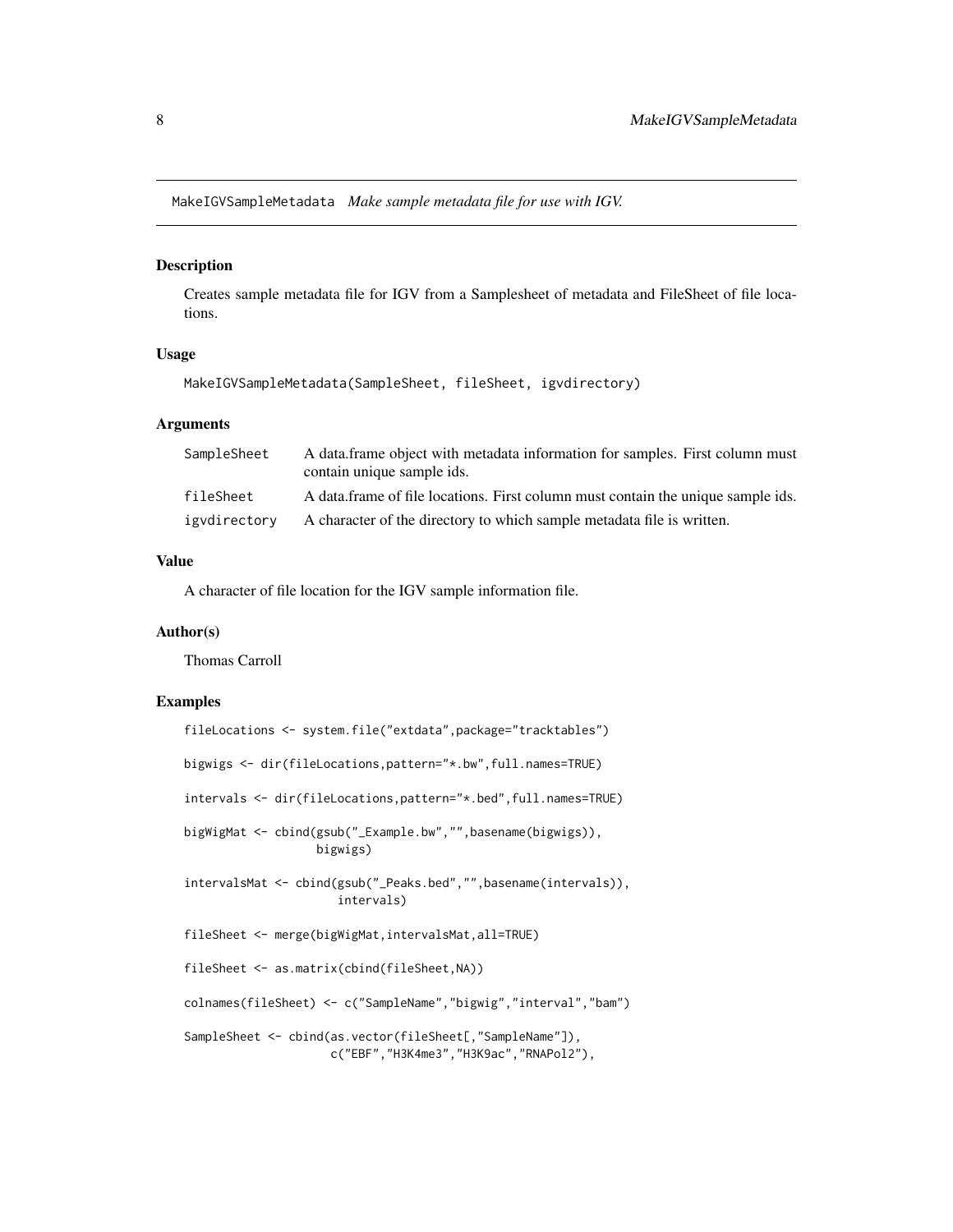```
c("ProB","ProB","ProB","ProB"))
```

```
colnames(SampleSheet) <- c("SampleName","Antibody","Species")
MakeIGVSampleMetadata(SampleSheet,fileSheet,igvdirectory=getwd())
```
MakeIGVSession *Make IGV session XML and sample information file*

#### Description

#' Creates IGV session XML and sample information file from a Samplesheet of metadata and FileSheet of file locations.

#### Usage

```
MakeIGVSession(SampleSheet, fileSheet, igvdirectory, XMLname, genomeName,
  locusName = "All", colourBy = NULL, igvParams = igvParam())
```
#### Arguments

| SampleSheet  | A data frame object with metadata information for samples. First column must<br>contain unique sample ids.                                                                                                                                                                                                                                                          |
|--------------|---------------------------------------------------------------------------------------------------------------------------------------------------------------------------------------------------------------------------------------------------------------------------------------------------------------------------------------------------------------------|
| fileSheet    | A data frame of file locations. First column must contain the unique sample ids.                                                                                                                                                                                                                                                                                    |
| igydirectory | A character of the directory to which sample metadata file is written.                                                                                                                                                                                                                                                                                              |
| XMLname      | A character of the name for IGV session xml                                                                                                                                                                                                                                                                                                                         |
| genomeName   | A character of genome for IGV (See IGV user guide for details)                                                                                                                                                                                                                                                                                                      |
| locusName    | A character of locus to display in igy on loading (See IGV user guide for details)                                                                                                                                                                                                                                                                                  |
| colourBy     | Character defining which sample metadata to be used for colouring bigwig files                                                                                                                                                                                                                                                                                      |
| igvParams    | An object of class igvParam containing display parameters for IGV. When pro-<br>viding a list, this list must be same length as number of samples and each ele-<br>ment have two numeric values corresponding to minimum and maximum value<br>to be used in setting data range. Currently only "autoscale" or a list of minimum<br>and maximum values are accepted. |

#### Value

A character of file location for the IGV session XML

#### Author(s)

Thomas Carroll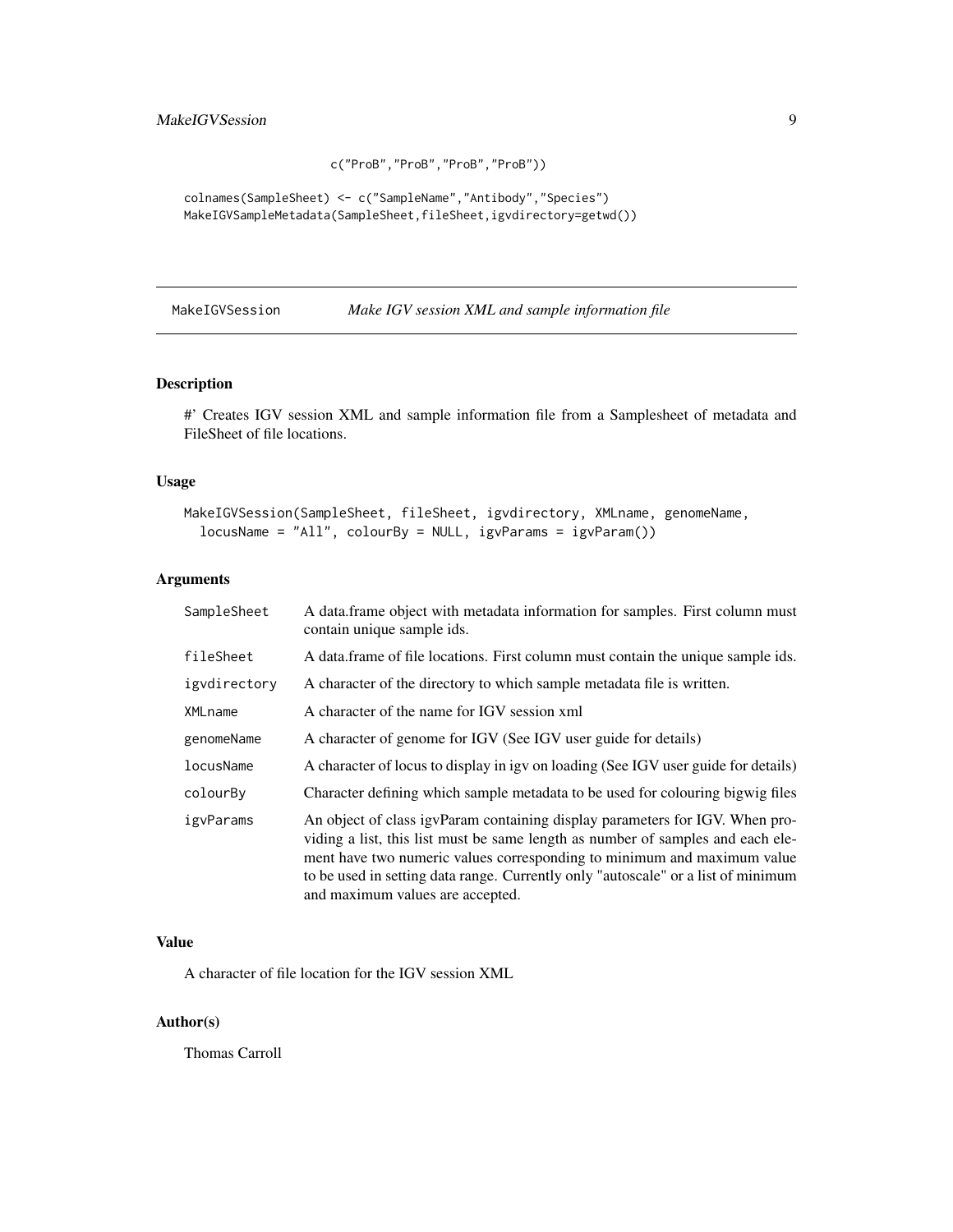#### <span id="page-9-0"></span>Examples

```
fileLocations <- system.file("extdata",package="tracktables")
bigwigs <- dir(fileLocations,pattern="*.bw",full.names=TRUE)
intervals <- dir(fileLocations,pattern="*.bed",full.names=TRUE)
bigWigMat <- cbind(gsub("_Example.bw","",basename(bigwigs)),
                   bigwigs)
intervalsMat <- cbind(gsub("_Peaks.bed","",basename(intervals)),
                      intervals)
fileSheet <- merge(bigWigMat,intervalsMat,all=TRUE)
fileSheet <- as.matrix(cbind(fileSheet,NA))
colnames(fileSheet) <- c("SampleName","bigwig","interval","bam")
SampleSheet <- cbind(as.vector(fileSheet[,"SampleName"]),
                     c("EBF","H3K4me3","H3K9ac","RNAPol2"),
                     c("ProB","ProB","ProB","ProB"))
colnames(SampleSheet) <- c("SampleName","Antibody","Species")
MakeIGVSession(SampleSheet,fileSheet,igvdirectory=getwd(),"Example","mm9")
```
MakeIGVSessionXML *Make IGV session XML*

#### Description

Creates session XML for IGV from a FileSheet of file locations.

#### Usage

```
MakeIGVSessionXML(fileSheet, igvdirectory, XMLname, genomeName,
  locusName = "All", colourBy = NULL, igvParams = igvParam())
```
#### Arguments

| fileSheet    | A data frame of file locations. First column must contain the unique sample ids.   |
|--------------|------------------------------------------------------------------------------------|
| igvdirectory | A character of the directory to which IGV XML session is written.                  |
| XMLname      | A character of the name for IGV session xml                                        |
| genomeName   | A character of genome for IGV (See IGV user guide for details)                     |
| locusName    | A character of locus to display in igy on loading (See IGV user guide for details) |
| colourBy     | Character vector of RGB colours to use for colouring displayed BigWigs             |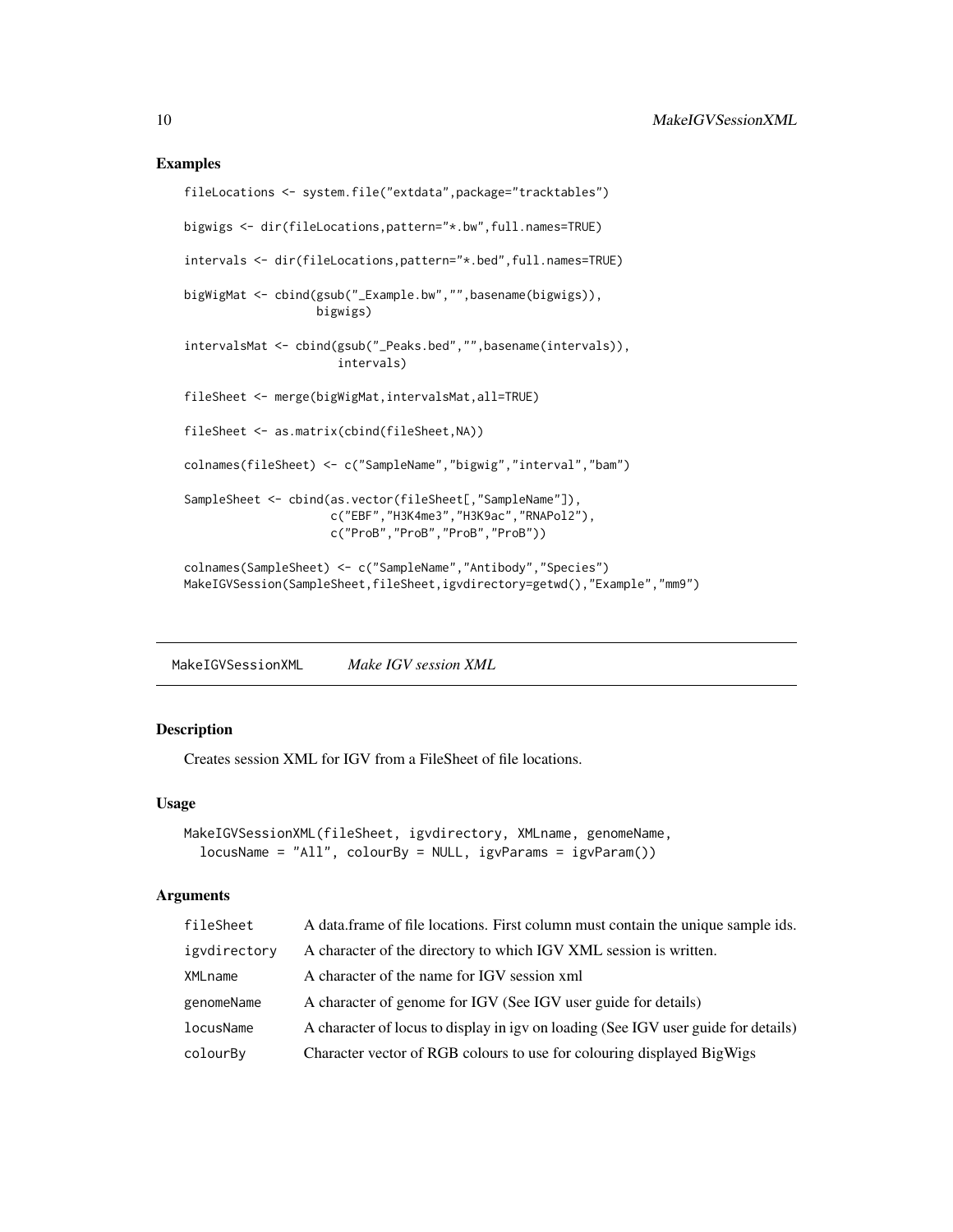#### <span id="page-10-0"></span>maketracktable 11

igvParams An object of class igvParam containing display parameters for IGV. When providing a list, this list must be same length as number of samples and each element have two numeric values corresponding to minimum and maximum value to be used in setting data range. Currently only "autoscale" or a list of minimum and maximum values are accepted.

#### Value

A character of file location for the IGV session XML

#### Author(s)

Thomas Carroll

#### Examples

```
fileLocations <- system.file("extdata",package="tracktables")
bigwigs <- dir(fileLocations,pattern="*.bw",full.names=TRUE)
intervals <- dir(fileLocations,pattern="*.bed",full.names=TRUE)
bigWigMat <- cbind(gsub("_Example.bw","",basename(bigwigs)),
                   bigwigs)
intervalsMat <- cbind(gsub("_Peaks.bed","",basename(intervals)),
                      intervals)
fileSheet <- merge(bigWigMat,intervalsMat,all=TRUE)
fileSheet <- as.matrix(cbind(fileSheet,NA))
colnames(fileSheet) <- c("SampleName","bigwig","interval","bam")
MakeIGVSessionXML(fileSheet,igvdirectory=getwd(),"Example","mm9")
```
maketracktable *Make HTML pages for IGV sessions (Tracktables Experiment Report)*

#### **Description**

Creates HTML table of sample metadata and all required files for interacting with IGV.

#### Usage

```
maketracktable(fileSheet, SampleSheet, filename, basedirectory, genome,
  colourBy = NULL, igvParams = igvParam())
```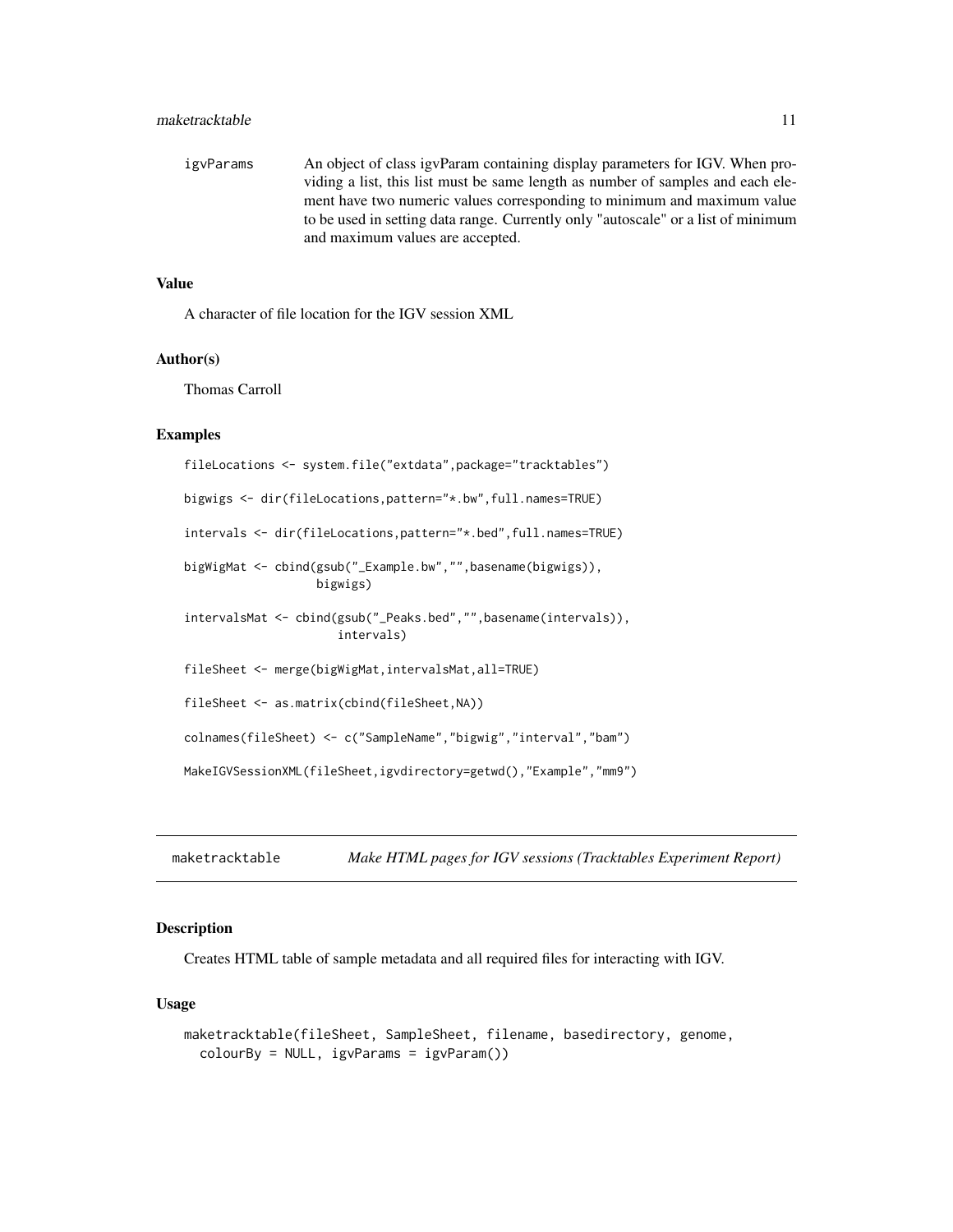#### Arguments

| fileSheet     | A data frame containing sample file locations (e.g. BigWig locations).                                                                                                                                                                                                                                                                                              |
|---------------|---------------------------------------------------------------------------------------------------------------------------------------------------------------------------------------------------------------------------------------------------------------------------------------------------------------------------------------------------------------------|
| SampleSheet   | A data frame containing sample metadata                                                                                                                                                                                                                                                                                                                             |
| filename      | Character of name for tracktables HTML report. (.html prefix is added automat-<br>ically)                                                                                                                                                                                                                                                                           |
| basedirectory | Character of directory for tracktables HTML report, IGV sessions and any in-<br>terval files                                                                                                                                                                                                                                                                        |
| genome        | Character of genome for IGV (See IGV user guide for details)                                                                                                                                                                                                                                                                                                        |
| colourBy      | Character defining which sample metadata to be used for colouring bigwig files                                                                                                                                                                                                                                                                                      |
| igvParams     | An object of class igvParam containing display parameters for IGV. When pro-<br>viding a list, this list must be same length as number of samples and each ele-<br>ment have two numeric values corresponding to minimum and maximum value<br>to be used in setting data range. Currently only "autoscale" or a list of minimum<br>and maximum values are accepted. |

#### Value

An object containing XML document (HTMLInternalDocument,XMLInternalDocument,XMLAbstractDocument)

#### Author(s)

Thomas Carroll

#### Examples

| fileLocations <- system.file("extdata", package="tracktables")                                                                            |
|-------------------------------------------------------------------------------------------------------------------------------------------|
| bigwigs $\le$ - dir(fileLocations, pattern=" $*$ . bw", full. names=TRUE)                                                                 |
| intervals <- dir(fileLocations, pattern="*.bed", full.names=TRUE)                                                                         |
| bigWigMat <- cbind(gsub("_Example.bw","",basename(bigwigs)),<br>bigwigs)                                                                  |
| intervalsMat <- cbind(gsub("_Peaks.bed","",basename(intervals)),<br>intervals)                                                            |
| fileSheet <- merge(bigWigMat,intervalsMat,all=TRUE)                                                                                       |
| $fileSheet \leq as_matrix(cbind(fileSheet, NA))$                                                                                          |
| colnames(fileSheet) <- c("SampleName","bigwig","interval","bam")                                                                          |
| SampleSheet <- cbind(as.vector(fileSheet[,"SampleName"]),<br>c("EBF","H3K4me3","H3K9ac","RNAPol2"),<br>c("ProB", "ProB", "ProB", "ProB")) |
| colnames(SampleSheet) <- c("SampleName","Antibody","Species")<br>HTMLreport <- maketracktable(fileSheet, SampleSheet,                     |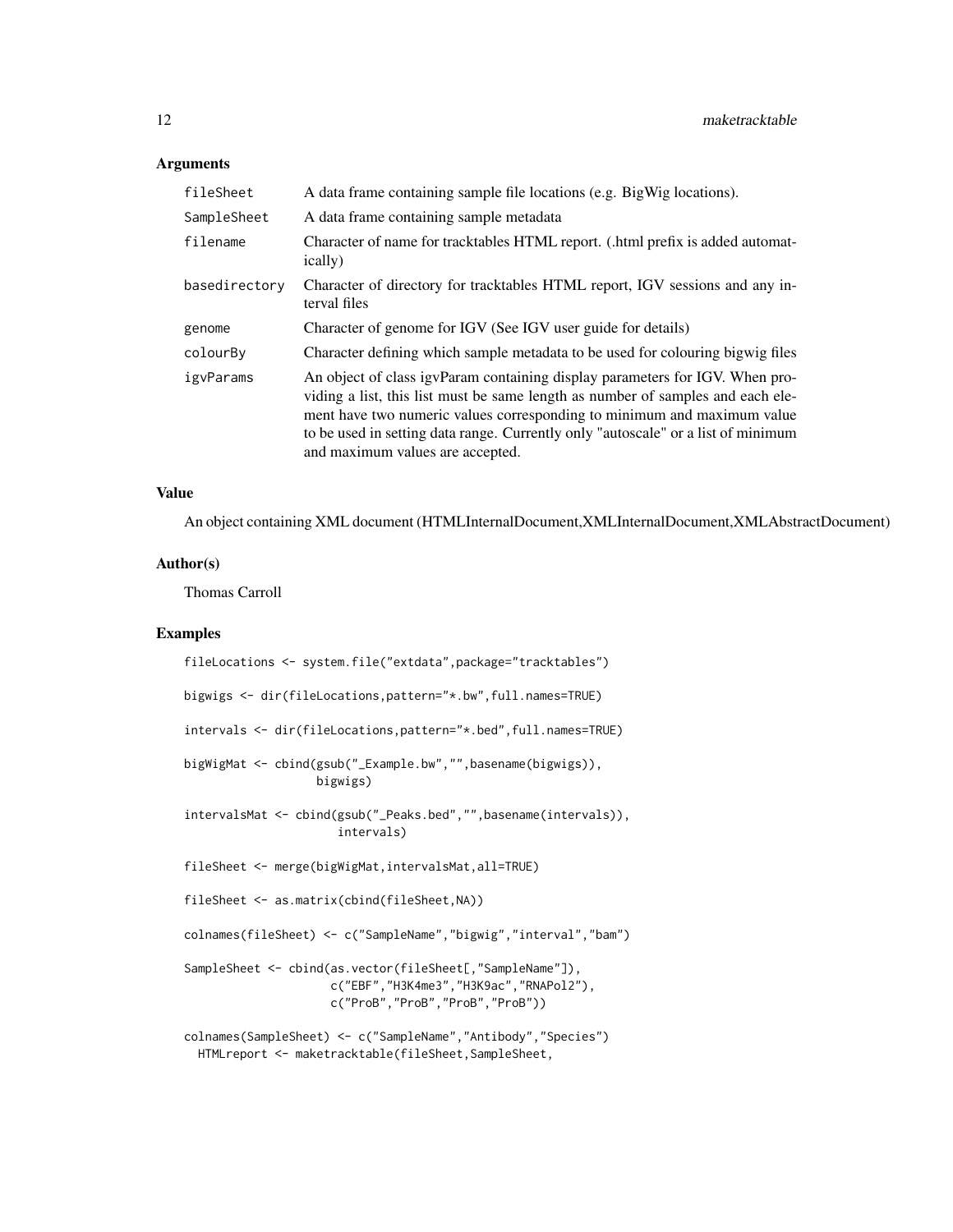#### maketracktable 13

"IGV\_Example.html", basedirectory=getwd(), "mm9")